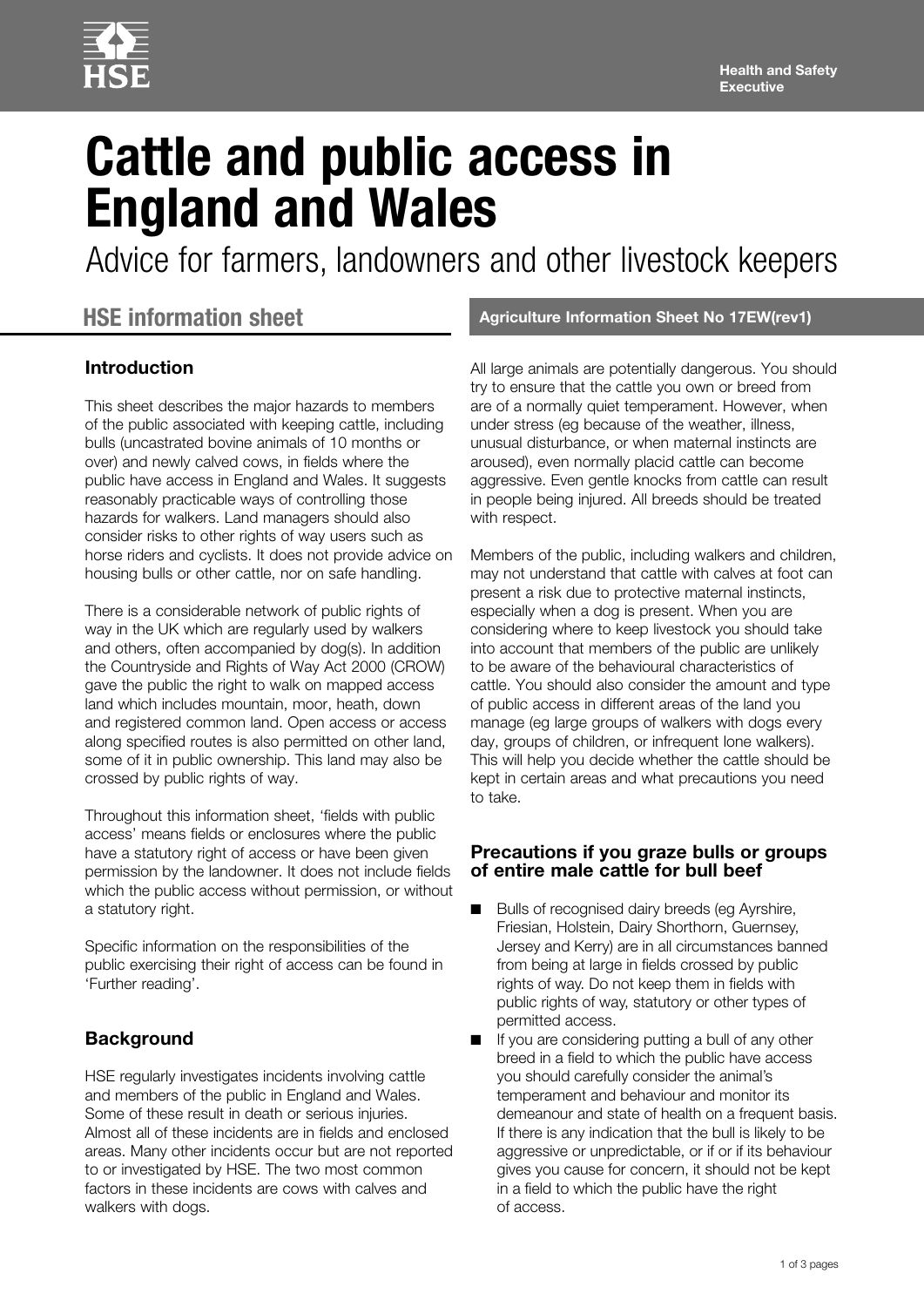- Beef bulls are banned from fields or enclosures with footpaths unless accompanied by cows or heifers. This does not include open fells or unenclosed moorland. There are no specific prohibitions on other cattle.
- In other fields make sure that groups of animals older than 10 months are securely enclosed by stock-proof hedging or fencing at least 1.3 m high, strong enough to retain the animals and capable of restricting access of children. Erecting an electric fence 0.5 m inside the external perimeter hedge or fence will provide a greater degree of security.
- Fit gates or other means of closure at points of entry into the fields containing the cattle. Gates etc should be at least of equal height and strength as the perimeter fencing, should restrict the access of young children and be fitted with a securing device which will prevent release by children and/or the animals. They can also be kept locked as they will not be sited on public rights of way.

## **Precautions if you graze other cattle**

Before you put any cattle, including bulls, in fields with public access:

- assess whether the bull or animals in the herd are generally placid and well-behaved;
- if possible use fields or areas not used by the public when cattle are calving or have calves at foot, especially during periods of greater public use, eg school holidays;
- assess whether calves kept with the herd will affect the behaviour of older cattle;
- consider whether it is reasonably practicable to temporarily fence alongside a public right of way so that the cattle and people are kept separate. Take care not to obstruct rights of way by fencing across them;
- an alternative route can be offered or provided, but bear in mind that even if you do decide to provide an alternative route, the public will still be entitled to use the right of way;
- plan the location of handling and feeding areas away from public rights of way to reduce the possibility of stock congregating around the route;
- where the landowner and the cattle owner are not the same person there may be some joint responsibility and it is the duty of both parties to agree a course of action;
- on land to which CROW applies, it may be possible under some circumstances to restrict access to avoid danger to the public, although public rights of way still remain usable (see 'Further information');
- consider providing signposted paths, especially on CROW land, to draw most public access along routes which are best integrated with livestock management.

If you have an animal known or suspected to be aggressive then you should not keep it in a field that is used by the public.

#### **Precautions to minimise the risk to the public**

- Wherever possible keep cattle in fields that do not have public access, especially when cattle are calving or have calves at foot.
- Check that fences, gates, stiles etc are safe and fit for their purpose.
- Check paths are clearly marked so that users do not enter fields without public access.
- Make arrangements for checking both the cattle (for illness or other possible causes of aggression) and the fences etc surrounding the field regularly at least once each day.
- Plan how to safely move individual cattle, the whole herd, or part of it, from field to field. Remember that inadequately controlled cattle on roads can cause public concern, damage or injury.
- Ensure cattle handling facilities are available, and that you can safely move animals to them.
- If bulls are on hire, lease, or loan, or if other cattle are new to the farm, check that they are suitable to keep in an area used by the public before putting them in such an area. A few days in another field or in a stock building, where they can be closely and regularly observed, should be enough.

## **Signs**

Even though you should have made every effort not to keep aggressive, or potentially aggressive, animals in a field or area with public access, it is good practice to display signs informing the public when a bull, or calves with cows, are in the area.

- Consider putting a sign at any gate, stile or other access points to a field or open area such as fell, hill or moorland if there is a bull, or cows with calves, at large there.
- Signs should conform with suitable standards (see 'Further reading).
- A suitable bull sign would be triangular with a yellow background and a black band around the outside. A bull or bull's head should be shown (black on yellow) on the sign, with supplementary text (also black on yellow) such as 'bull in field' if desired. Supplementary text should not suggest that the bull is aggressive, threatening or dangerous (ie avoid words such as 'beware' or 'danger').
- Signs alerting the public to the presence of other cattle, including cows with calves, should be informative and based on guidance from Natural